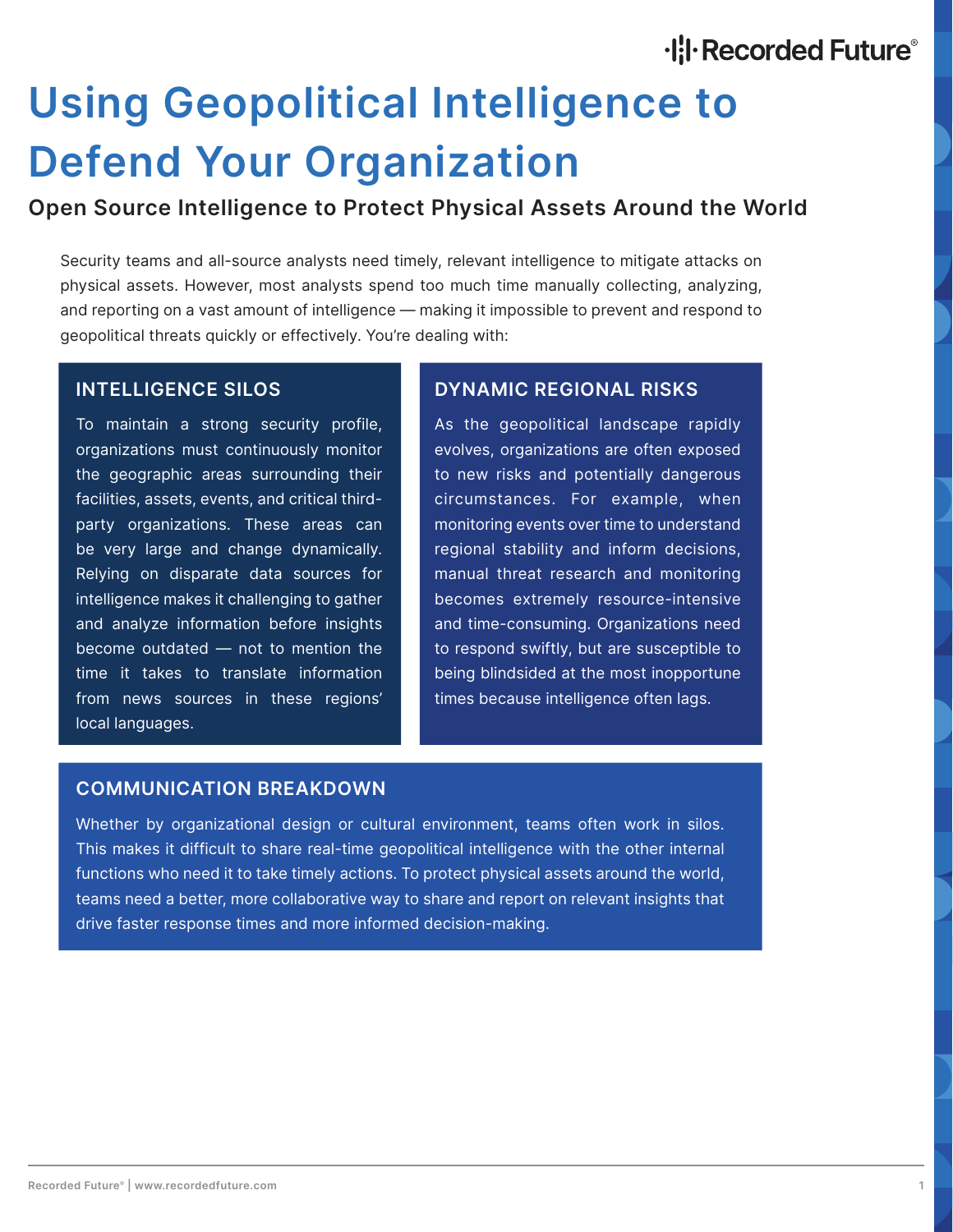### ·l: I Recorded Future®

#### **Recorded Future: Elite Security Intelligence to Manage Geopolitical Events**

Security intelligence from Recorded Future accelerates critical decision making with contextual OSINT data on geopolitical threats and trends — empowering you to protect your assets and understand shifting dynamics in the geographic areas that matter to your organization. Recorded Future eliminates manual research and surfaces intelligence in real time, providing a comprehensive view of your physical threat landscape — anywhere in the world.

By combining our sophisticated algorithm with world-class human analysis, Recorded Future fuses an unrivaled range of open source, dark web, technical sources, and original research. Providing access to dynamically linked, categorized, and updated intelligence in real time, Recorded Future delivers unprecedented intelligence for geopolitical event analysis:

#### **LOCATION-BASED MONITORING**

To effectively monitor geopolitical risks, open source and all-source analysts need geopolitical intelligence in every language. Security intelligence from Recorded Future empowers organizations to work more efficiently, share intelligence with key stakeholders in real time, and quickly respond to geopolitical risks. Recorded Future automates real-time monitoring, collection, and analysis of data from the broadest range of sources. Locationbased watch lists and real-time risk scores — with visibility into the reasoning behind each score — enable rapid analysis of current risks. Meanwhile, centralized search, alerting, and visualization capabilities surface relevant intelligence for fast threat detection and robust reporting.

#### **RECORDED FUTURE IN ACTION.**

*To monitor an event for potential threats, create a geofence around the event's location and*  set up alerts in the Recorded Future Intelligence Goals Library for references to the event. *Complete your own research in your Recorded Future portal to easily produce a report for your whole team to access for confident, informed decision-making.*